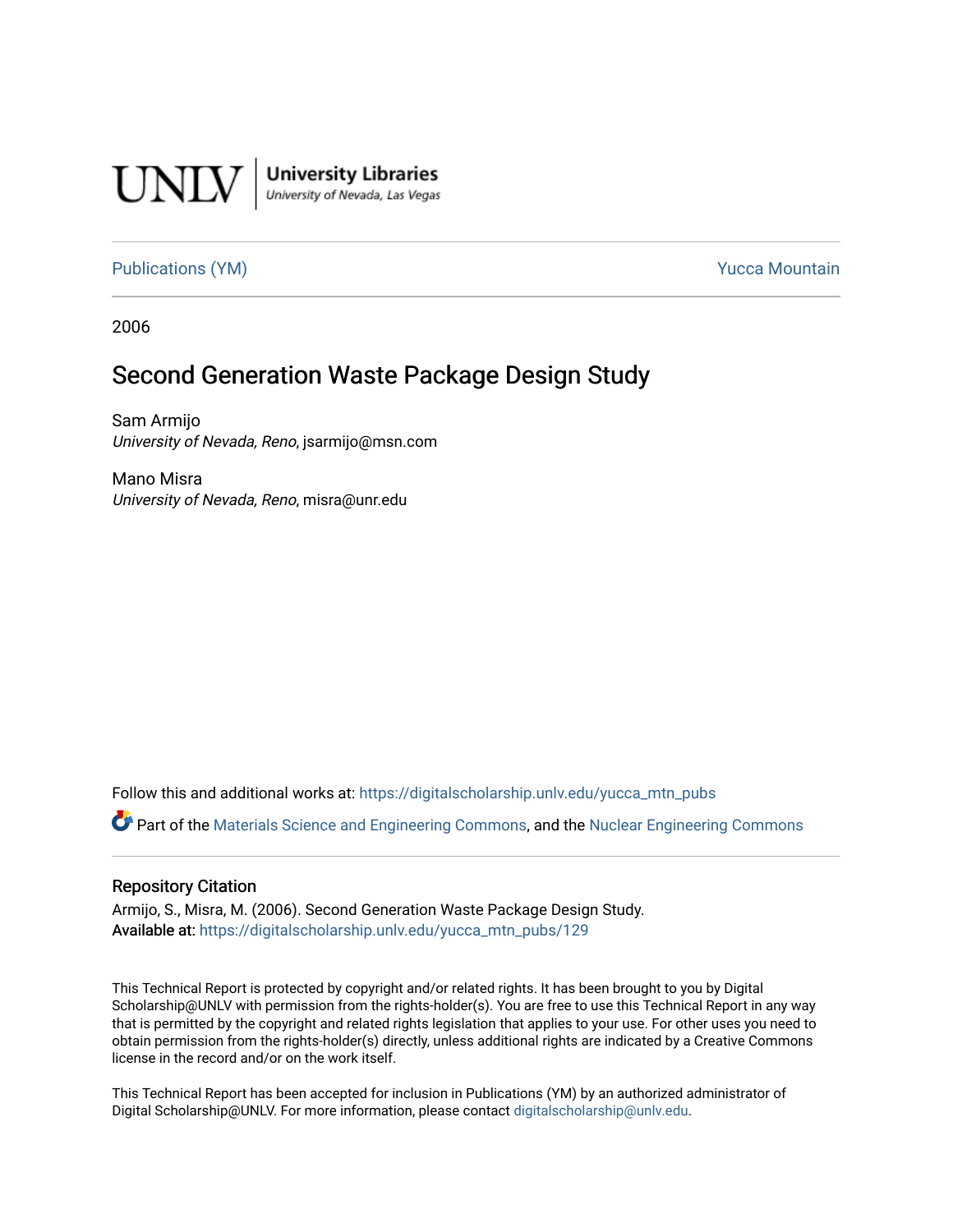## **Second Generation Waste Package Design Study**

*Prepared by* 

Sam Armijo and M. Misra Metallurgical and Materials Engineering, M. S. 388 University of Nevada, Reno, NV89557 jsarmijo@msn.com, misra@unr.edu

### *Submitted to*

## U.S. Department of Energy Office of Civilian Radioactive Management Las Vegas, Nevada

#### **1. Research Merit Relevant to YMP**

 The design of waste packages currently proposed for YMP is highly conservative. The candidate materials of construction of the waste packages and drip shields while highly corrosion resistant are extremely expensive and components made from these materials will require complex and expensive fabrication methods to assure their integrity. A proposed, second generation operating concept and waste package design, is intended to permit more efficient and less costly operation of the repository while maintaining waste package integrity. Major reductions in waste package costs can be realized by increasing the number of fuel assemblies stored in each waste package, eliminating the reference titanium drip shield and fabricating the outer container from low alloy "weathering" steels. These steels have outstanding resistance to general corrosion and are localized corrosion.

 The second generation waste package is proposed for implementation after the initial licensing and operation of the reference Yucca Mountain design. Implementation would follow a regulatory process analogous to that used to implement plant life extensions and power uprates of commercial light water nuclear reactors. The proposed concept capitalizes on the benefits of hot, dry storage to minimize potential for contact and corrosion of the waste package metallic surface by liquid electrolytes. The merits and feasibility of this approach have been investigated analytically at UNR  $^{(1, 2)}$  and testing of the materials of interest is required to demonstrate the phenomena involved and the corrosion resistance of the proposed alternate material.

#### **2. Objectives**

The objectives of the proposed research are:

- To review the current YMP baseline environment and establish corrosion test environments representative of the range of dry to intermittently wet conditions expected in the drifts as a function of time.
- To demonstrate the oxidation and corrosion resistance of A588 weathering steel and reference Alloy 22 samples in the representative dry to intermittently dry conditions.
- To evaluate backfill and design features to improve the thermal performance analyses of the proposed second generation waste packages using existing models developed at UNR.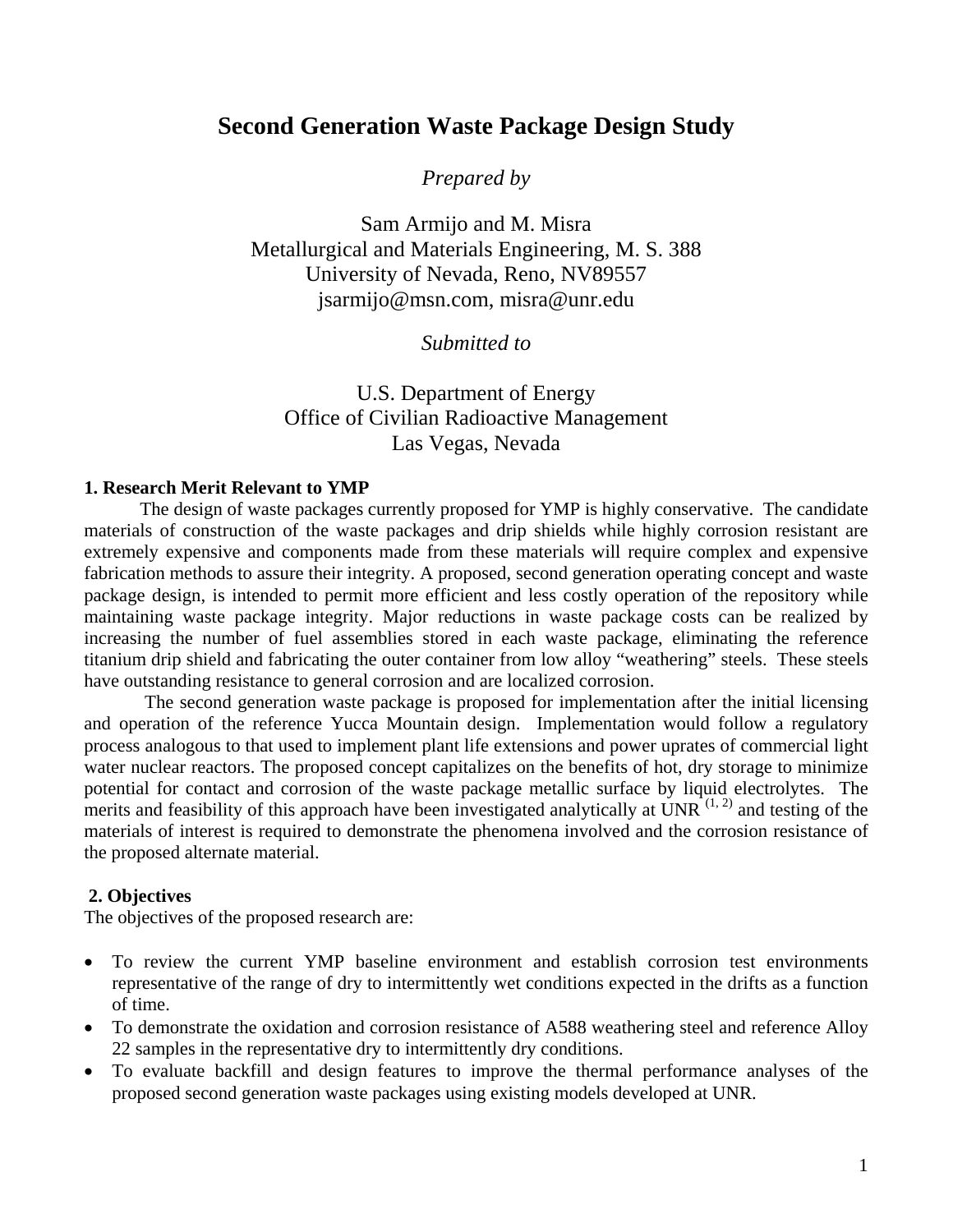## **3. Approach**

*Task 1. Definition of expected worst case environments (humidity, liquid composition and temperature) at waste package outer surfaces as a function of time, and comparison with environments defined in the YMP baseline.* 

- Review assumptions in current YMP analytical models that define the chemistries and quantities of liquid phases that can contact the waste package outer surface during post closure.
- Meet with Office of Chief Scientist staff to discuss the "Environmental Conditions" report prepared by the Materials Thrust Team
- Work with project or national laboratory staffs to determine the realism of the assumptions. The primary environments that will be evaluated are:
	- o Electrolytes formed at surfaces from the interaction of mineral dust and condensing water at the package cools.
	- o Electrolytes that drip on the waste package surface.
- Define the expected worst case (as opposed to hypothetical worst case) environments to be used in oxidation and corrosion tests to be performed in Task 2.

### *Task 2. Oxidation and corrosion tests of proposed second generation outer container material.*

- Verify the predicted oxidation and corrosion resistance of A588 steel in expected worst case Yucca Mountain environments established in Task 1. Tests will be performed in dry, humid and dripping environments over a range of temperatures and will be performed using methods and procedures which allow for direct comparison with other OCRWM studies being directed by the Office of the Chief Scientist.
- The selected environments and test plan will be submitted to DOE/OCRWM prior to initiation of Task 2.
- Testing will be performed over temperature ranges from 100 to 600 °C and relative humidity from 50% to 100% as well as under intermittent dripping (wet/dry) conditions.
- Testing will be performed under simulated deliquescent brine environments defined in Task 1.
- A588 will be tested in the as forged and as welded conditions. Samples of Alloy 22 will be included in the test program for comparison purposes. Focus of the testing will be to verify the resistance of the alternate material to localized attack and to confirm general oxidation and corrosion kinetics and mechanisms.

### *Task 3. Second Generation waste package thermal analyses.*

- Extend the evaluation of the thermal performance of proposed high temperature waste packages to determine the highest surface temperatures that can be sustained without exceeding a peak fuel cladding temperatures of 400C. Evaluate design features such as aluminum shunts and helium pressurization to minimize the temperature difference between fuel cladding and waste package surface temperature.
- Thermal analyses will be performed using existing UNR models as well as YMP models (working with YMP staff) and will address both pre closure and post closure periods. The analyses will focus on the use of mineral backfill during the post closure period to maximize the duration of dry storage.
- Evaluate the influence of the proposed high temperature storage mode on the duration of the dry period as defined by temperature and relative humidity.